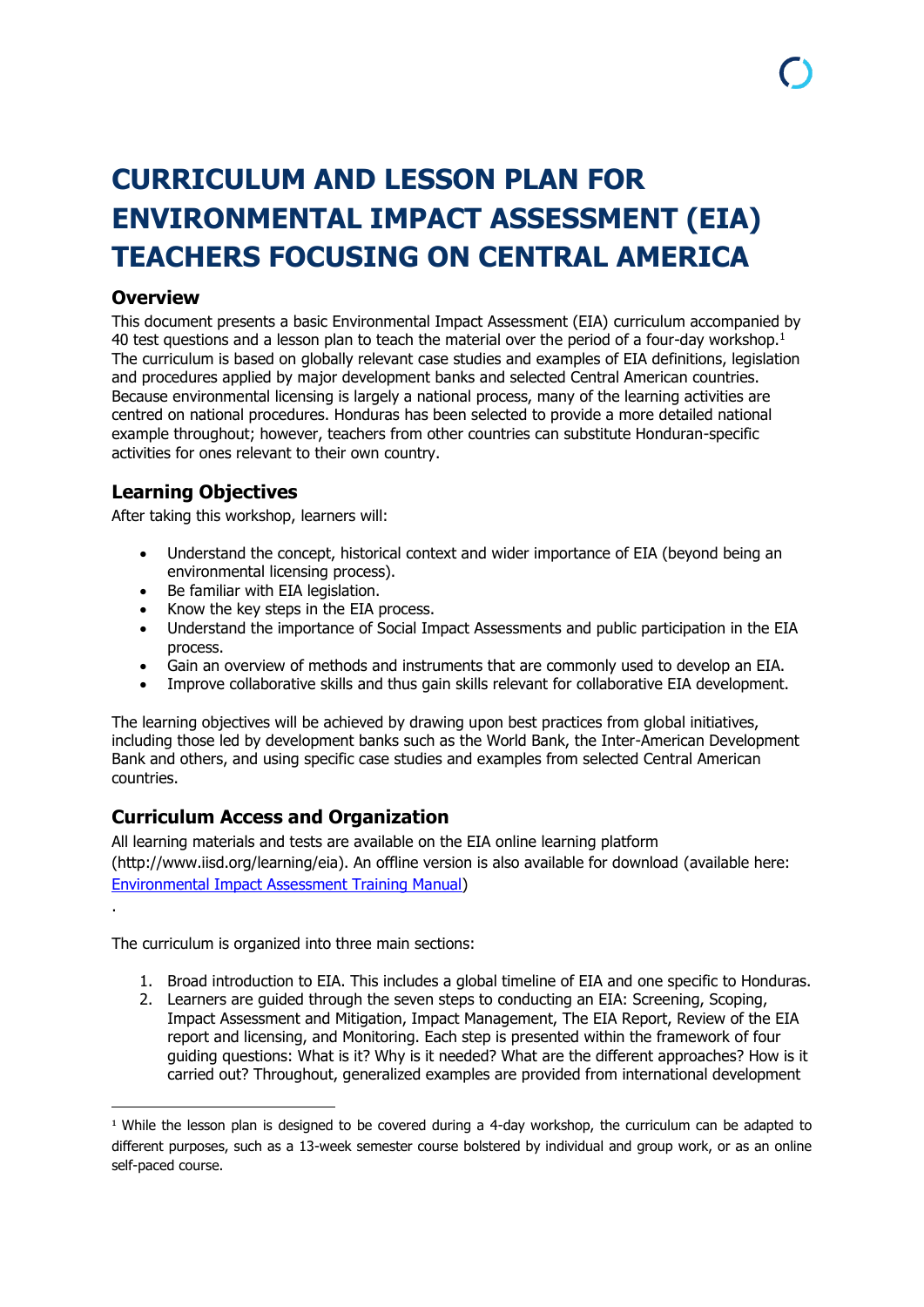banks and selected Central American countries. More detailed information is provided on Honduras.

3. Examples – This is a compilation of downloadable, detailed information that is important for deepening learning, including: real-world cases to serve as practical examples; explanations of Social Impact Assessment (SIA) and how to carry out public consultation; examples of Terms of Reference (TORs); key aspects of EIA legislation, among others.

The agenda below is designed to be implemented over a series of four days with topics ranging from one quarter of a day to whole-day sessions. All assignments and activities can be completed in groups and/or individually. It is up to the teachers to decide what will work best for the specific group of students. The fourth column in the table below identifies how each lesson addresses the criteria for Honduran EIA accreditation.

#### **Preparation**

**.** 

Before the workshop, teacher should scan local and international media to select current development projects that are receiving attention in the area of EIA (examples are provided but teachers should be familiar with the most recent high-profile nationally relevant EIA).

| <b>Lesson title</b>                             | <b>General focus of</b><br>the lesson                                                                                                                                                                                                                                                        | Specific focus of the lesson and relevant<br>sections of the platform                                                                                                                                                                                                                                                                                                                                                                                                                                                                                                                                                                                                                                         | Corresponding<br><b>EIA Accreditation</b><br>criteria – Honduras <sup>2</sup> |
|-------------------------------------------------|----------------------------------------------------------------------------------------------------------------------------------------------------------------------------------------------------------------------------------------------------------------------------------------------|---------------------------------------------------------------------------------------------------------------------------------------------------------------------------------------------------------------------------------------------------------------------------------------------------------------------------------------------------------------------------------------------------------------------------------------------------------------------------------------------------------------------------------------------------------------------------------------------------------------------------------------------------------------------------------------------------------------|-------------------------------------------------------------------------------|
| <b>Learning</b><br>about EIA<br>Approx. 1/2 day | Most common<br>definitions and<br>objectives of EIAs<br>Brief history and<br>examples to<br>illustrate why EIAs<br>are important. This<br>will help students<br>gain a basic<br>understanding of<br>the purpose of EIAs<br>to guide the next<br>steps.<br>Key steps and<br>components of EIA | <b>EIA WHAT? WHY? HOW?</b><br>Definitions, essentials and basic legislation of EIA<br>globally, in Central America and Honduras.<br>Assessments related to EIAs.<br>Timeline of EIA globally and in Honduras.<br><b>Activities and Assignments</b><br>Discuss why EIA is needed and how it is more<br>than an environmental licensing process.<br>Discuss differences between SEA, IEA and EIA.<br>Review local and international media publications<br>to identify what aspects of EIA and<br>projects/developments are most commonly<br>discussed.<br>Compare the development of the EIA legislation<br>globally and in Honduras.<br>Complete the five test questions for Section 1<br>EIA What? Why? How?. | 1,2,4,7,<br>14                                                                |
|                                                 | globally and in<br>Honduras.                                                                                                                                                                                                                                                                 |                                                                                                                                                                                                                                                                                                                                                                                                                                                                                                                                                                                                                                                                                                               |                                                                               |
| <b>EIA Steps:</b><br>1. Screening               | Methods of<br>conducting a quick<br>assessment of the<br>planned projects<br>and developments                                                                                                                                                                                                | <b>Step 1: Screening</b><br>Key definitions and examples of Screening.<br>Key types of projects and the categories that<br>require screening.<br>Approaches to screening in selected countries in<br>Central America.                                                                                                                                                                                                                                                                                                                                                                                                                                                                                         | 2,7,8,14                                                                      |

<sup>2</sup> The prerequisite criteria for Honduran accreditation is a degree in Environmental studies – therefore it is assumed that learners already have a solid base in understanding environmental concepts (required to successfully achieve Honduran criteria #2 and 3).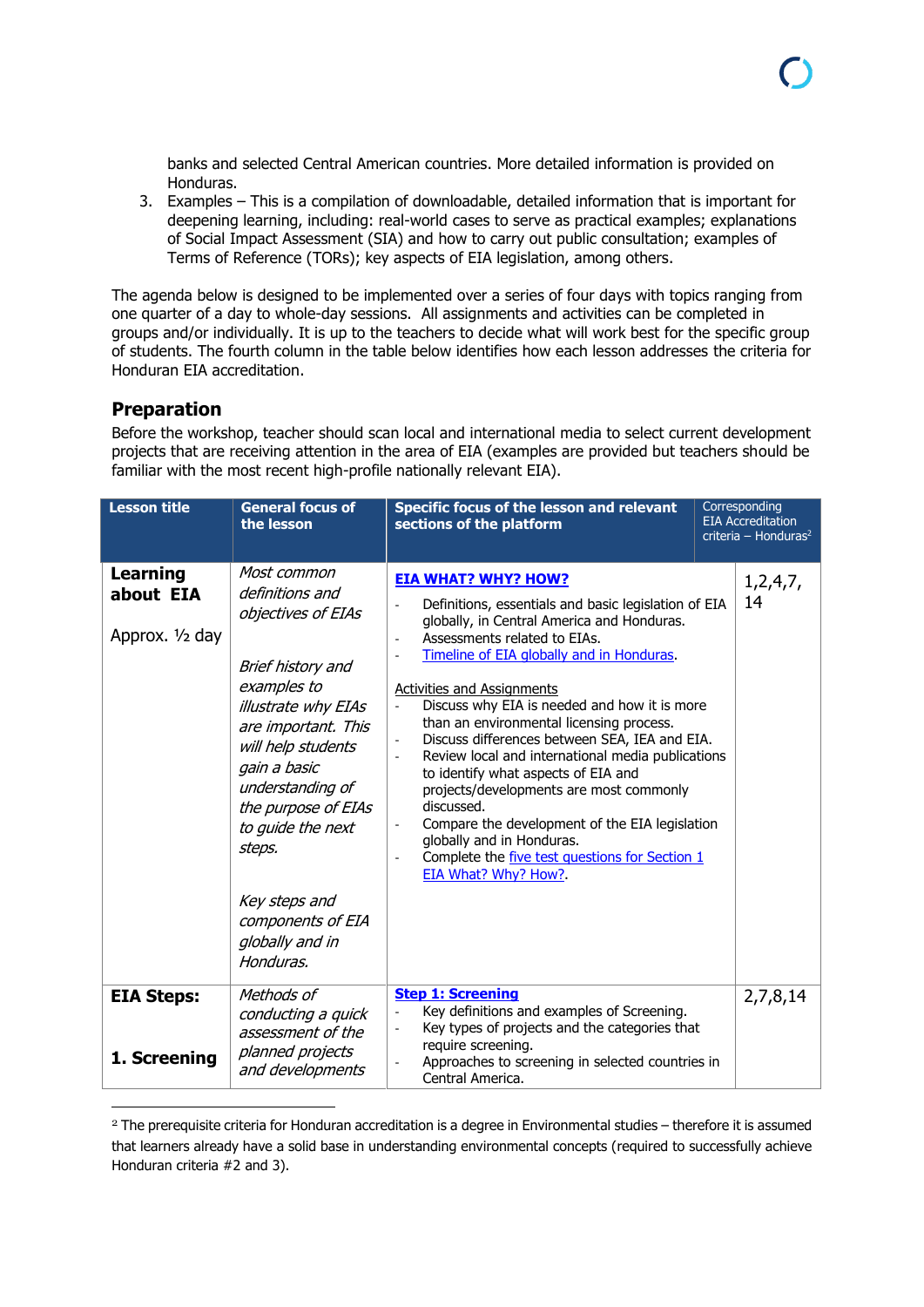| <b>Lesson title</b>                                                                              | <b>General focus of</b><br>the lesson                                                                                                                                                                                                                                            | Specific focus of the lesson and relevant<br>sections of the platform                                                                                                                                                                                                                                                                                                                                                                                                                                                                                                                                                                                                                                                                                                                                      | Corresponding<br><b>EIA Accreditation</b><br>criteria – Honduras <sup>2</sup> |
|--------------------------------------------------------------------------------------------------|----------------------------------------------------------------------------------------------------------------------------------------------------------------------------------------------------------------------------------------------------------------------------------|------------------------------------------------------------------------------------------------------------------------------------------------------------------------------------------------------------------------------------------------------------------------------------------------------------------------------------------------------------------------------------------------------------------------------------------------------------------------------------------------------------------------------------------------------------------------------------------------------------------------------------------------------------------------------------------------------------------------------------------------------------------------------------------------------------|-------------------------------------------------------------------------------|
| Approx. 1/4 of<br>day                                                                            | to decide if their<br>impacts on the<br>environment and<br>well-being are<br>significant enough<br>to develop a full<br>EIA.                                                                                                                                                     | Review of the forms used for screening in<br>$\overline{\phantom{a}}$<br>Honduras.<br>Summary of the categories of projects, works or<br>activities in Honduras.<br><b>Activities and Assignments</b><br>Identify five project/development examples that<br>would require an EIA, five that would only<br>require an Environmental Management Plan<br>(EMP), and five that wouldn't require EIA nor<br>EMP and discuss the reasons.<br>Compare categories for projects that require EIA<br>from selected Central American countries and<br>from the analyzed development banks.<br>Complete the five test questions for Step 1:<br>$\overline{\phantom{a}}$                                                                                                                                                |                                                                               |
|                                                                                                  |                                                                                                                                                                                                                                                                                  | Screening                                                                                                                                                                                                                                                                                                                                                                                                                                                                                                                                                                                                                                                                                                                                                                                                  |                                                                               |
| <b>EIA Steps:</b><br>2. Scoping<br>Approx. 1/2 day                                               | How to<br>specify and narrow<br>down the focus of<br>the EIA, define the<br>project area,<br>alternatives and<br>baseline data.                                                                                                                                                  | <b>Step 2. Scoping</b><br>Overview of the types of methods used during<br>Scoping.<br>Check how scoping is done in the EIA case study<br>examples: <b>Energy (Nicaragua)</b> and <b>Mining</b><br>(Colombia).<br>Overview of the general scoping process in<br>selected Central American countries, and the<br>specific scoping process in Honduras.<br>Review of the examples of <b>TORs</b> for EIAs<br>$\overline{\phantom{a}}$<br>Review materials on public consultation and<br>participation<br><b>Activities and Assignments</b><br>List key elements of the TOR based on the<br>$\frac{1}{2}$<br>provided examples.<br>List and define key decisions/methods used<br>during scoping step in the case studies.<br>Complete the five test questions for Step 2.<br>Scoping.                          | 2,3,8,13                                                                      |
| <b>EIA Steps:</b><br>3. Impact<br><b>Assessment</b><br>and<br><b>Mitigation</b><br>Approx. 1 day | How to assess the<br><i>impacts of the</i><br>planned project and<br>its alternatives on<br>the environment<br>and socioeconomic<br>conditions and<br>livelihoods<br>How to identify<br>mitigation measures<br>to reduce impacts<br>and/or provide<br>positive<br>contributions. | <b>Step 3. Impact Assessment and Mitigation</b><br>Review the list of categories and subcategories<br>included in the impact assessment.<br>Review the examples of different types of impact<br>$\overline{\phantom{a}}$<br>assessment and mitigation actions by major<br>development banks and Central American<br>countries.<br>Review <i>impact assessment methods</i> and discuss<br>their potential advantages and challenges.<br>Review the material on Social Impact<br>$\overline{\phantom{a}}$<br>Assessment.<br>Review the material on <i>Climate change and EIA</i> .<br>$\overline{\phantom{a}}$<br>Review the <b>Leopold matrix</b> for a chosen project<br>example.<br>Review the China Hai Basin indicators case study<br>and the case on Vietnam (Monitoring and<br>Pollution Mitigation). | 3,4,5,6,<br>9, 11, 14                                                         |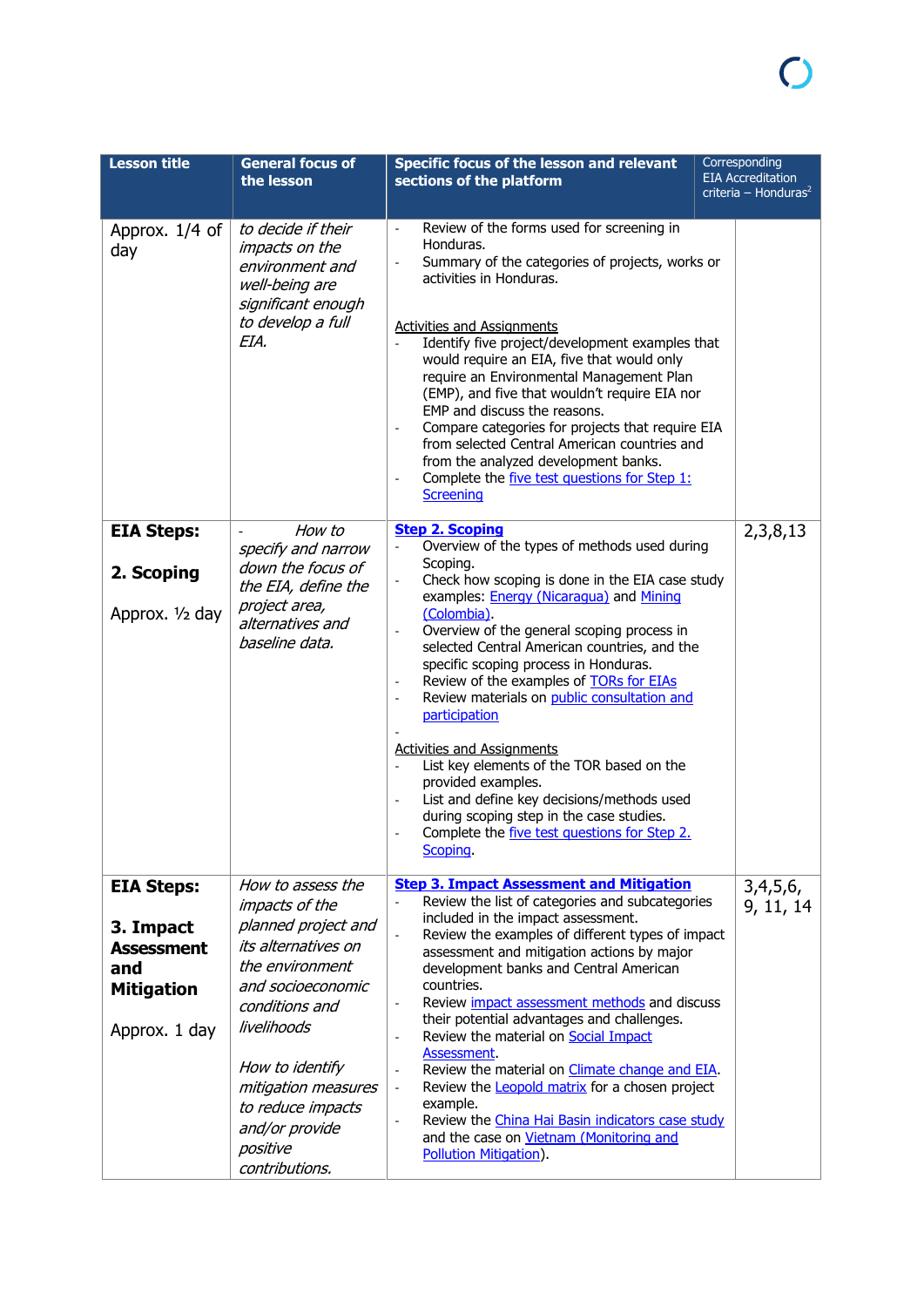| <b>Lesson title</b>                                                    | <b>General focus of</b><br>the lesson                                                                                                                                                                                                                      | <b>Specific focus of the lesson and relevant</b><br>sections of the platform                                                                                                                                                                                                                                                                                                                                                                                                                                                                                                                                                                                                                                                                                                                                   | Corresponding<br><b>EIA Accreditation</b><br>criteria - Honduras <sup>2</sup> |
|------------------------------------------------------------------------|------------------------------------------------------------------------------------------------------------------------------------------------------------------------------------------------------------------------------------------------------------|----------------------------------------------------------------------------------------------------------------------------------------------------------------------------------------------------------------------------------------------------------------------------------------------------------------------------------------------------------------------------------------------------------------------------------------------------------------------------------------------------------------------------------------------------------------------------------------------------------------------------------------------------------------------------------------------------------------------------------------------------------------------------------------------------------------|-------------------------------------------------------------------------------|
|                                                                        |                                                                                                                                                                                                                                                            | <b>Activities and Assignments</b><br>Identify and discuss key methods and their<br>implementation during impact assessment in the<br>EIA case studies.<br>Identify major impacts and mitigation measures<br>identified in the provided case studies.<br>Discuss the importance and implementation of<br>$\overline{\phantom{a}}$<br>Social Impact Assessment and discuss its<br>relevance for your country/region/project<br>example.<br>Discuss the relevance of climate change and EIA<br>your country/region/project example.<br>Create your own Leopold matrix for a selected<br>potential development (individual or group<br>activity).<br>Complete the five test questions in Step 3.<br><b>Impact Assessment and Mitigation.</b>                                                                       |                                                                               |
| <b>EIA Steps:</b><br>4. Impact<br><b>Management</b><br>Approx. 1/2 day | Plans that need to<br>be developed to<br>specify, implement<br>and monitor the<br><i>identified mitigation</i><br>measures and<br>address other risks<br>that the project<br>could present, such<br>as technological<br>failures and other<br>emergencies. | <b>Step 4. Impact Management</b><br>Review approaches to developing EMPs and<br>other plans in selected Latin American countries<br>Review the key aspects of <b>EMP</b> legislation in<br>Honduras.<br>Review the EMP and other means of the impact<br>management in the case studies <b>Energy</b><br>(Nicaragua) and Mining (Colombia):<br><b>Activities and Assignments:</b><br>List the key elements of the EMP and provide<br>$\omega$<br>examples based on the listed case studies.<br>Compare the purpose and content of the<br>different types of plans that project proponents<br>need to develop during the EIA.<br>Complete the five test questions for Step 4.<br>$\overline{\phantom{a}}$<br>Impact Management.                                                                                  | 1,4,5,6,<br>8,9,10,11                                                         |
| <b>EIA Steps:</b><br>5. The EIA<br>report<br>Approx. 1/4 day           | Key components of<br>an EIA report and<br>how to put together<br>all the research and<br>work done during<br>the previous steps<br>in a comprehensive<br>report.                                                                                           | Step 5. The EIA report<br>Review key features and common<br>shortcomings/deficiencies of EIA reports<br>Review overview of TORs for the major<br>development banks and selected Central<br>American countries, and consult detailed TOR<br>examples.<br><b>Activities and Assignments:</b><br>List key components of the EIA report, specifying<br>what project proponents should be aware of.<br>Compare the content and quality of each EIA<br>$\overline{\phantom{a}}$<br>component in the provided case studies: <b>Energy</b><br>(Nicaraqua) and Mining (Colombia), listing things<br>that were included and those that require<br>improvements, specifying what type of<br>improvements are needed.<br>Complete the five test questions for Step 5. The<br>$\overline{\phantom{a}}$<br><b>EIA Report</b> | 8,2,13                                                                        |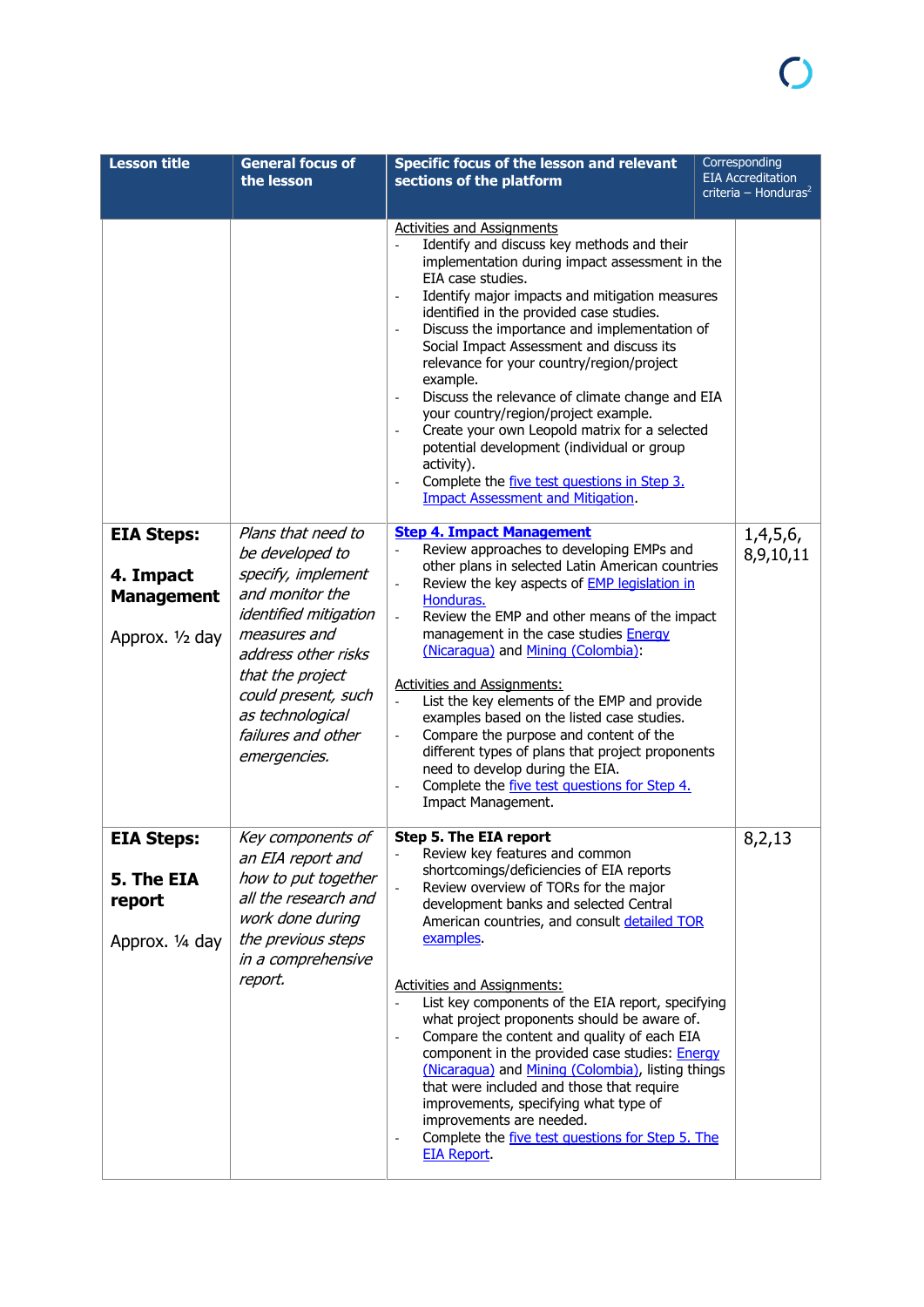| <b>Lesson title</b>                                                                 | <b>General focus of</b><br>the lesson                                                                           | <b>Specific focus of the lesson and relevant</b><br>sections of the platform                                                                                                                                                                                                                                                                                                                                                                                                                                                                                                                                                                                                                                                                                                                                                                                                                                                                                      | Corresponding<br><b>EIA Accreditation</b><br>criteria – Honduras <sup>2</sup> |
|-------------------------------------------------------------------------------------|-----------------------------------------------------------------------------------------------------------------|-------------------------------------------------------------------------------------------------------------------------------------------------------------------------------------------------------------------------------------------------------------------------------------------------------------------------------------------------------------------------------------------------------------------------------------------------------------------------------------------------------------------------------------------------------------------------------------------------------------------------------------------------------------------------------------------------------------------------------------------------------------------------------------------------------------------------------------------------------------------------------------------------------------------------------------------------------------------|-------------------------------------------------------------------------------|
| <b>EIA Steps:</b><br><b>6. Review</b><br>and<br><b>Licensing</b><br>Approx. 1/4 day | Criteria for EIA<br>assessment<br>How the licence to<br>operate is issued to<br>the<br>proponent/develope<br>r. | <b>Step 6. Review and Licensing</b><br>Explore the types of review used.<br>Go over the review and licensing process used in<br>Honduras.<br>Examine the detailed list of criteria and questions<br>for reviewers.<br><b>Activities and Assignments:</b><br>Use the reviewer questions listed in the<br>$\blacksquare$<br>examples section to review the EIAs listed in the<br>case studies.<br>Prepare a reviewer report based on the reviewed<br>EIAs following the format of the reviewer<br>questions.<br>Complete the five test questions for Step 6.<br><b>Review and Licensing</b>                                                                                                                                                                                                                                                                                                                                                                         | 8,10,12,<br>13                                                                |
| <b>EIA Steps:</b><br>7. Monitoring<br>Approx. 1/4 day                               | How to identify key<br>indicators and<br>develop a<br>monitoring protocol.                                      | <b>Step 7. Monitoring</b><br>Review how Environmental Assessment follow-<br>up, monitoring and enforcement is done by the<br>major development banks.<br>Review the approaches to monitoring in the<br>selected countries in Central America.<br>Review the approach to monitoring in Honduras<br>and how monitoring program is organized.<br>Review the list of monitoring indicators.<br>$\overline{\phantom{a}}$<br>Review the China Hai Basin indicators case study<br>and the case on Vietnam (Monitoring and<br>Pollution Mitigation).<br><b>Activities and Assignments:</b><br>Identify a set of indicators that can be used to<br>$\frac{1}{2}$<br>monitor the planned projects listed in the EIA<br>case studies.<br>Compare the list of indicators for diverse case<br>studies and discuss similarities and differences.<br>Create a monitoring protocol for a sub-set of<br>indicators.<br>Complete the five test questions for Step 7.<br>Monitoring. | 1, 5, 7, 8,<br>9,12, 14                                                       |
| <b>Review and</b><br>testing<br>Approx. 1/2 day                                     | Review key EIA<br>steps, legislation in<br><b>Honduras</b><br>Test the students'<br>knowledge.                  | Review the definition and implementation of<br>each key EIA step.<br>Review in detail the each steps of the EIA based<br>$\overline{\phantom{a}}$<br>on the provided case studies: Energy<br>(Nicaragua) and Mining (Colombia).<br>Select a development project and develop each<br>$\overline{\phantom{a}}$<br>step of the EIA; literature can be used to<br>illustrate impacts and mitigation options.<br>Complete again all 40 of the test questions<br>$\overline{\phantom{a}}$<br>previously taken as a knowledge review exercise.<br>Discuss in a whole group activity any<br>$\overline{\phantom{a}}$<br>outstanding questions/points of confusion.                                                                                                                                                                                                                                                                                                        | 12,13,14                                                                      |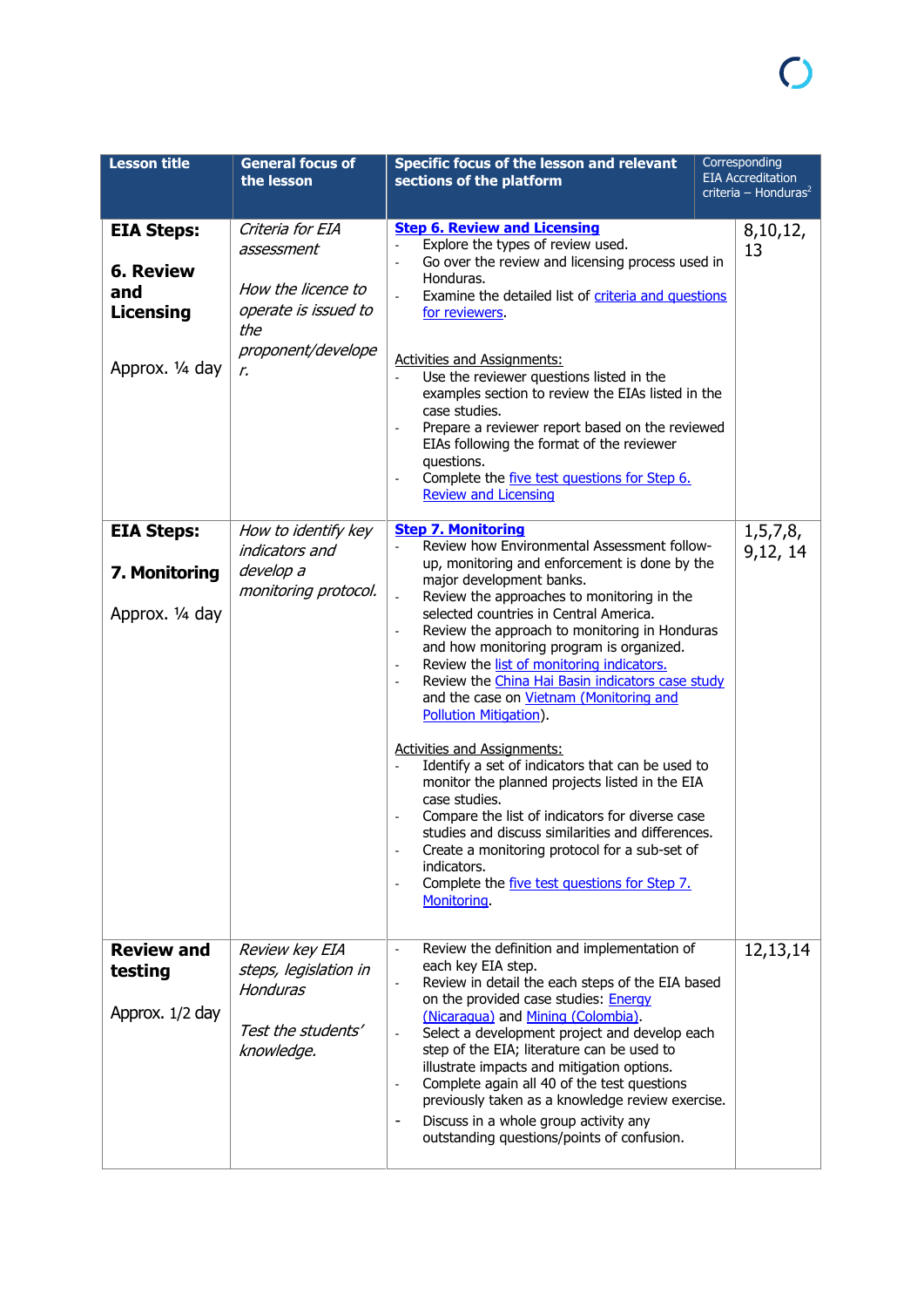#### **Annex 1: Screen shots of the MiAmbiente online licensing system (Honduras)**

#### [\(http://miambiente.prohonduras.hn/MiAmbiente/login.html\)](http://miambiente.prohonduras.hn/MiAmbiente/login.html).

In order to obtain an environmental licence in Honduras, project proponents must register on the online system, enter contact and legal information about their business (Figure 1 below), as well as provide a description of the proposed project and its geographic coordinates. An Environmental Service provider must be selected to verify the project information (Figure 2). The system will automatically generate certain reports according to the information provided by the project proponent (Figure 3, top of following page), but several other documents must be uploaded into the system as well (Figure 4, bottom of following page).



**Figure 1. MiAmbiente Environmental Licensing System – screen to provide preliminary business and project information**



**Figure 2. MiAmbiente Environmental Licensing System – pop-up screen within the system that allows the project proponent to search for and select an Environmental Service Provider (PSA) to accompany their licensing process**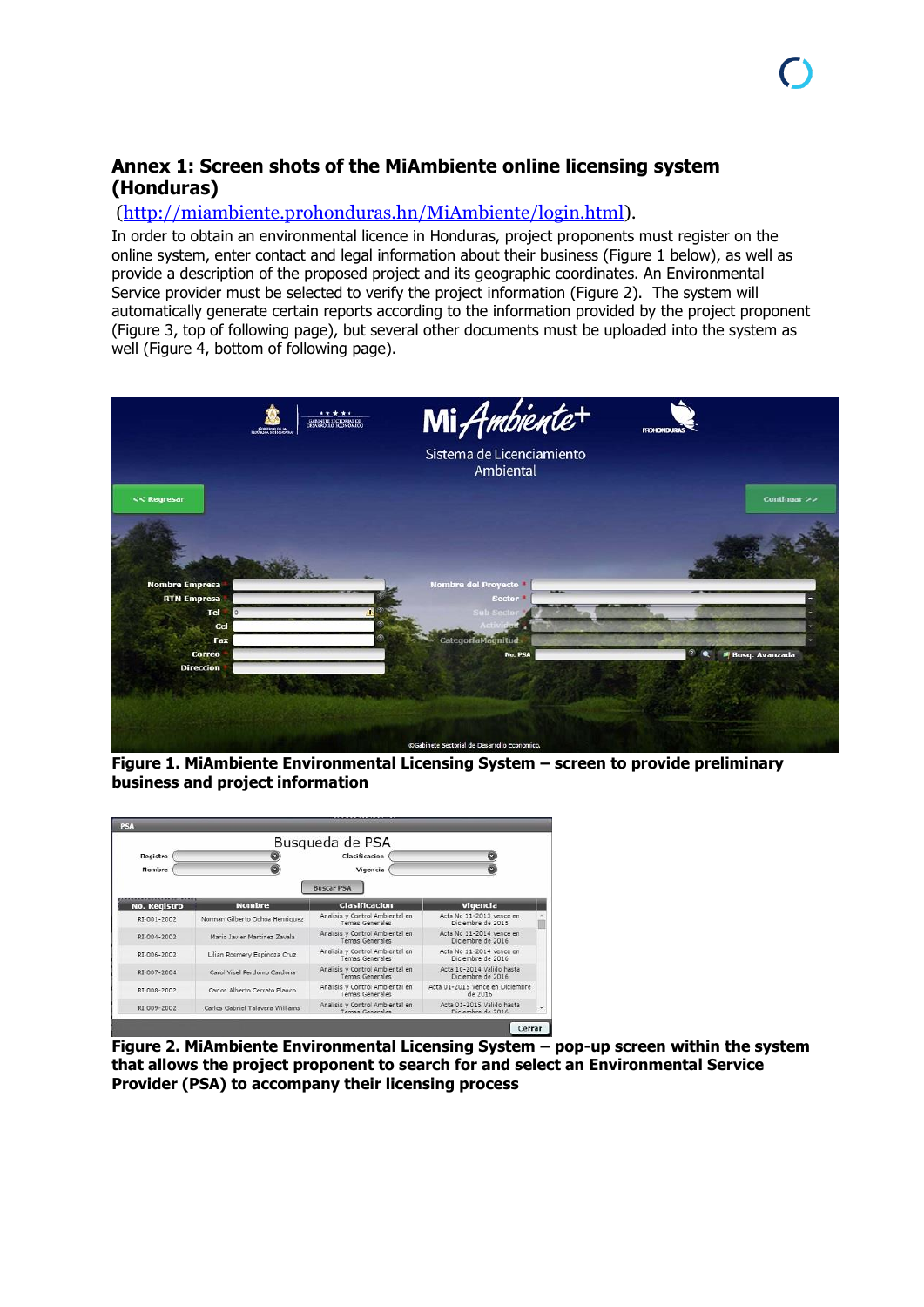

**Figure 3. MiAmbiente Environmental Licensing System – Screenshot of the licensing report that is automatically generated by the system after entering the preliminary information of the proposed project and the geographical coordinates**

| Mi Ambiente+<br>*****<br>ABOVE ET SOCTORING DE<br><b>PROMONDURA</b>                                                                                                                                                                                                                                                                                                                                                                                                                                                                                                         |          |                  |                                 |
|-----------------------------------------------------------------------------------------------------------------------------------------------------------------------------------------------------------------------------------------------------------------------------------------------------------------------------------------------------------------------------------------------------------------------------------------------------------------------------------------------------------------------------------------------------------------------------|----------|------------------|---------------------------------|
| Sistema de Licenciamiento<br>Ambiental                                                                                                                                                                                                                                                                                                                                                                                                                                                                                                                                      |          |                  |                                 |
| Tamaño maximo de archivos adjuntos 5 MB<br>$<<$ Regresar<br>Archivos en formato .pdf solamente                                                                                                                                                                                                                                                                                                                                                                                                                                                                              |          |                  | <b>Menu Principal &gt;&gt;</b>  |
| 1. INFORME DE VALIDACIÓN AMBIENTAL Y DE MEDIDAS POR PARTE DEL PSA                                                                                                                                                                                                                                                                                                                                                                                                                                                                                                           | Adjuntar | <b>Descargar</b> | <b>* Eliminar</b>               |
| 2. ESCRITURA DE CONSTITUCION DE LA EMPRESA                                                                                                                                                                                                                                                                                                                                                                                                                                                                                                                                  | Adjuntar | Descargar        | <b>X</b> Eliminar               |
| <b>3. RTN DE LA EMPRESA</b>                                                                                                                                                                                                                                                                                                                                                                                                                                                                                                                                                 | Adjuntar | Descargar        | <b>X</b> Eliminar               |
| 4. IDENTIDAD REPRESENTANTE LEGAL                                                                                                                                                                                                                                                                                                                                                                                                                                                                                                                                            | Adjuntar | Descargar        | <b>X</b> Eliminar               |
| 5. ESCRITURA DE LA PROPIEDAD / CONTRATO DE ARRENDAMIENTO                                                                                                                                                                                                                                                                                                                                                                                                                                                                                                                    | Adjuntar | Descargar        | <b><i><u>R</u></i></b> Eliminar |
| 6. RECIBO DE PAGO SOLICITUD DE LICENCIAMIENTO (TGR-1)/ PROYECTOS PÚBLICOS FAVOR SUBIR COPIA DEL DECRETO 181-2007                                                                                                                                                                                                                                                                                                                                                                                                                                                            | Adjuntar | Descargar        | <b>X</b> Eliminar               |
| 7. RECIBO DE PAGO PRIMERA VISITA DE CAMPO (DECA)                                                                                                                                                                                                                                                                                                                                                                                                                                                                                                                            | Adjuntar | Descargar        | <b>X</b> Eliminar               |
| 8. GARANTIA BANCARIA                                                                                                                                                                                                                                                                                                                                                                                                                                                                                                                                                        | Adjuntar | <b>Descargar</b> | <b>*Eliminar</b>                |
| 9. CARTA PODER APODERADO LEGAL                                                                                                                                                                                                                                                                                                                                                                                                                                                                                                                                              | Adjuntar | Descargar        | <b>&amp; Eliminar</b>           |
| 10. RECORTE DE LA PUBLICACION EN EL PERIODICO EN BASE AL ART 25,326,27 DEL SINEIA ACUERDO EJECUTIVO No 008-2015                                                                                                                                                                                                                                                                                                                                                                                                                                                             | Adjuntar | Descargar        | <b>* Eliminar</b>               |
| *EN ADICION A ESTE ENVIO ELECTRONICO, ES OBLIGATORIA LA INTEGRACIÓN FÍSICA DEL EXPEDIENTE, SIGUIENDO EL ORDEN ESTABLECIDO EN ESTA PANTALLA. LA ENTREGA DEL EXPEDIENTE FISICO ES DE CARACTER OBLIGATORIO AL MONENTO DE APERSONA<br>SE REQUIERE TAMBIEN QUE TODO DOCUMENTO QUE SEA PRESENTADO POR MEDIO DE COPIA FOTOSTÁTICA DEBERÁ VENIR DEBIDAMENTE AUTENTICADO POR UN NOTARIO. LA PRESENTACIÓN DE ESTE INFORME NO EXTHE AL PSA DE PRESENTAR LOS ESTUDIOS E INFO<br>SEGÚN LA CATEGORÍA DE LOS PROYECTOS, *ESTOS SON LOS REQUISITOS PARA LA SOLICITUD DE LICENCIA OPERATIVA* |          |                  |                                 |
| OGsbinete Sectorial de Desarrollo Economico                                                                                                                                                                                                                                                                                                                                                                                                                                                                                                                                 |          |                  |                                 |

**Figure 4. MiAmbiente Environmental Licensing System screen that allows the project proponent to upload all documentation**